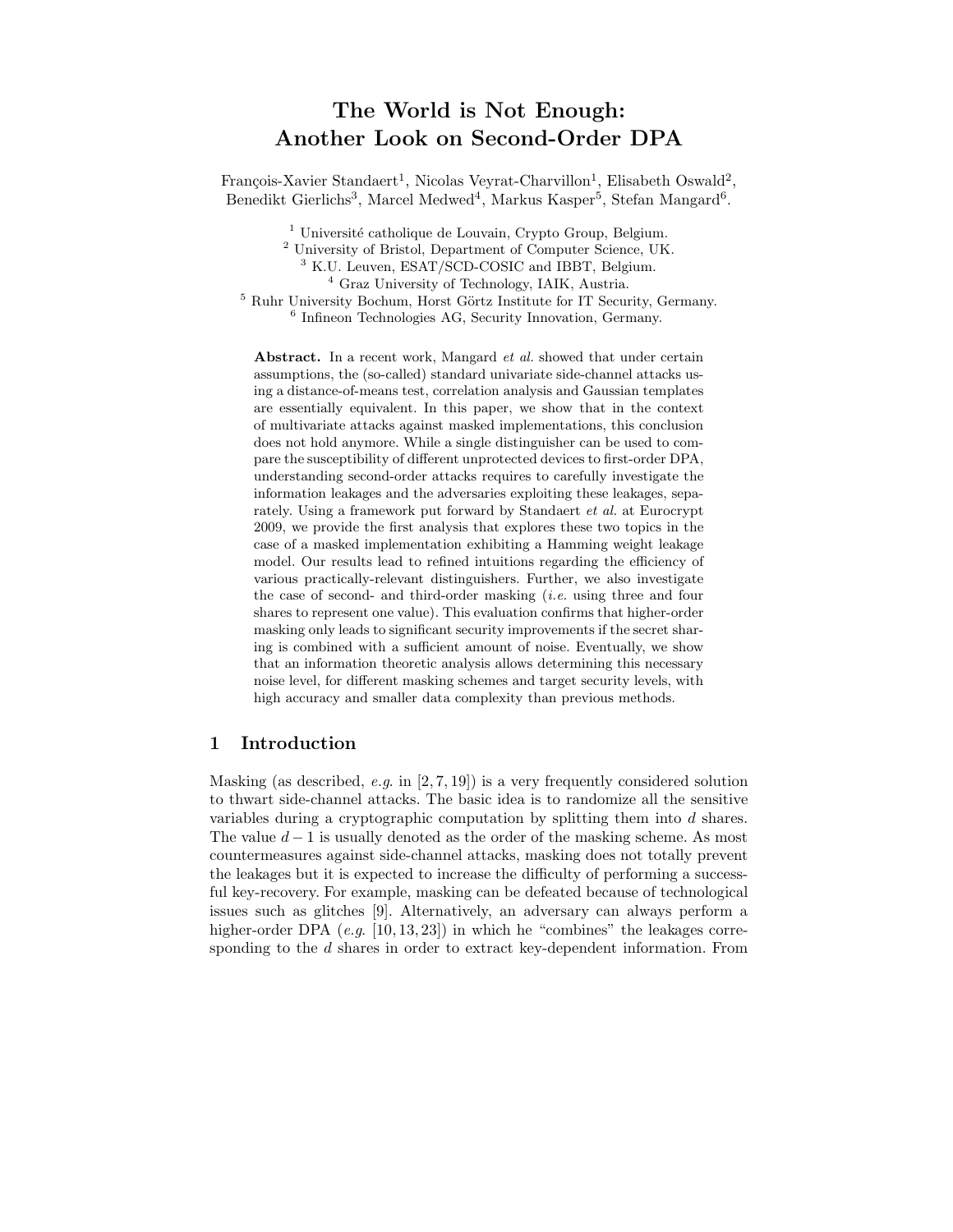a performance point of view, masking a block cipher implies significant performance overheads, because it requires to compute the encryption of the different shares separately. As a result, an important problem is to determine the exact security level that it provides in function of the order of the scheme  $d-1$ .

In order to solve this problem, Prouff *et al.* proposed a comprehensive study of first-order masking (i.e. second-order power analysis) in [17]. In their paper, the two leakage samples corresponding to the different shares are first mingled with a combination function. Next, a (key-dependent) leakage model is used to predict the output of this function. Eventually, the combined physical leakages are compared with the key-dependent predictions, thanks to Pearson's correlation coefficient [1]. Different combination functions are analyzed regarding the efficiency of the resulting attacks, leading to the following conclusions:

- 1. For every device and combination function, an optimal prediction function (or model) can be exhibited, that leads to the best attack efficiency.
- 2. Following an analysis based on Pearson's coefficient and assuming a "Hamming weight leakage model", the "normalized product combining function" (both to be detailed in this paper) is the best available in the literature.

The first observation is in fact quite natural. Since every device is characterized by its leakage function, there is one optimal model to predict these leakages that perfectly captures their probability density function (pdf for short). And for every optimal model, there is one way to combine the leakage samples that leads to the best possible correlation. But the idea of optimal combination function also leads to a number of issues. On the one hand, as acknowledged by the authors of [17], their analysis is carried out for a fixed (Hamming weight) leakage function. Therefore, how the observations made in this context would be affected by a different leakage function is an open question. On the other hand, their analysis is also performed for a given statistical tool, i.e. Pearson's correlation coefficient. Hence, one can wonder about the extent to which this statistical tool is generic enough for evaluating second-order DPA.

This second question is particularly interesting in view of the recent results of [12]. This reference shows that in the context of (so-called) standard firstorder DPA and when provided with the same leakage model, the most popular distinguishers such as using distance-of-means tests [8], correlation analysis and Gaussian templates [3] require approximately the same number of traces to extract keys. Differences observed in practice are only due to statistical artifacts. In addition, it is shown that the correlation coefficient can be related to the concept of conditional entropy which has been established as a measure for side-channel leakage in [20]. Therefore, a natural question is to ask if these observations still hold in the second-order case. For example, can the correlation coefficient be used to evaluate the information leakage of a masked implementation?

In this paper, we answer this question negatively. We show that second-order DPA attacks are a typical context in which the two parts of the framework for the analysis of side-channel key-recovery of Eurocrypt 2009 lead to different intuitions. First, an information theoretic analysis measures the amount of leakage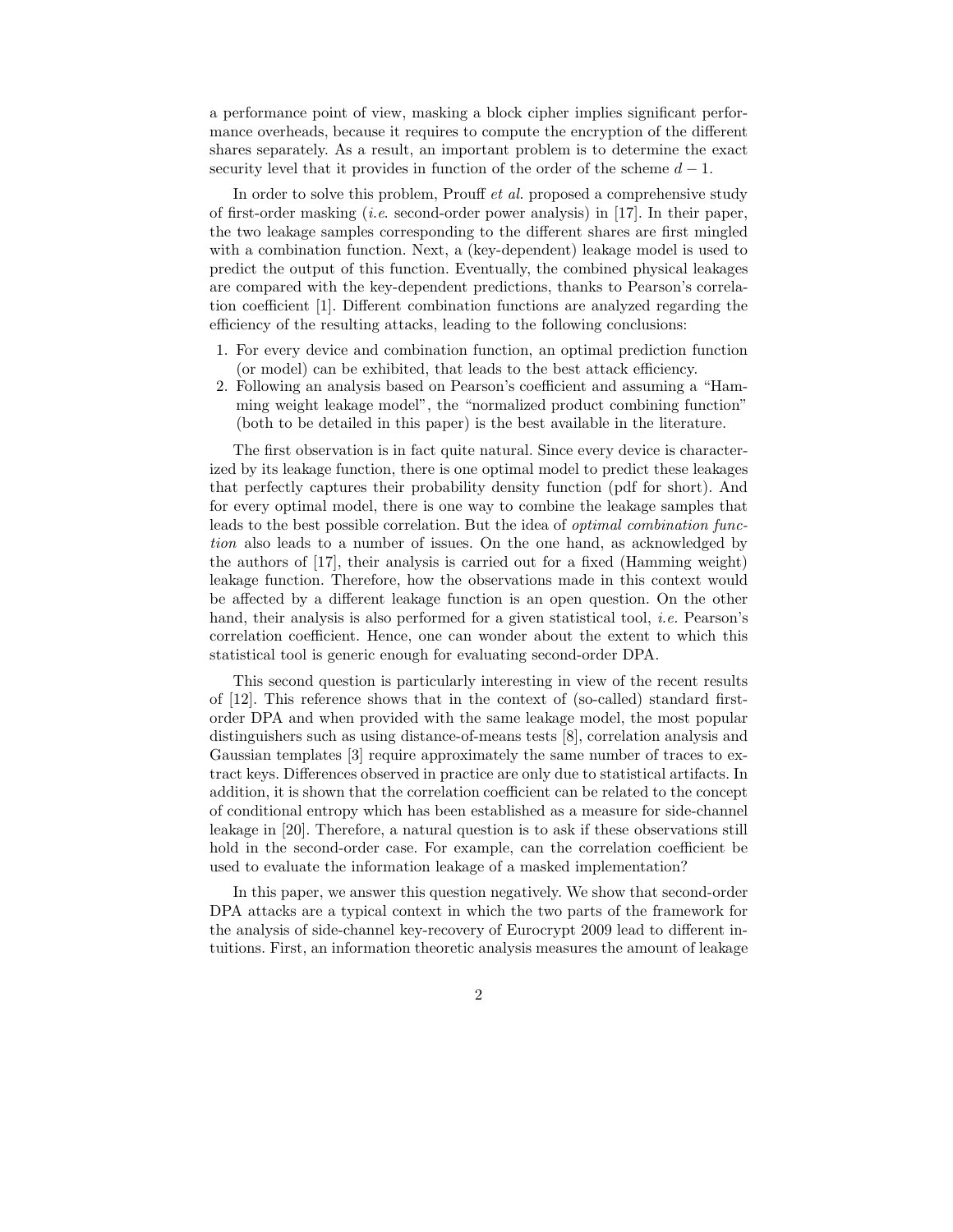provided by the masked implementation. It quantifies its security limits and relates to the success rate of an adversary who can perfectly profile the leakage pdf. Second, a security analysis measures the efficiency of one particular distinguisher. By applying this framework, we exhibit refined intuitions regarding the behavior of different second-order DPA attacks and combination functions. We then discuss the impact of these observations in profiled and non-profiled attack scenarios and confirm our theoretical investigations with practical experiments. We note that our results do not contradict [17] but rather emphasize that a single distinguisher cannot capture all the specificities of a leakage function. Eventually, we extend our analysis towards higher-order masking. This allows us to confirm that, from an information theoretic point of view, increasing the number of shares in a masking scheme only leads to an improved physical security if a sufficient amount of noise is limiting the quality of the adversary's measurements [2]. Higher-order masking also provides a case for the information theoretic metric introduced in [20]. We show that this metric can be used to determine the exact amount of shares and noise required to reach a certain security level (against worst-case template attacks, exploiting intensively profiled leakage models), with smaller data complexity than previous methods.

Summarizing, first-order side-channel attacks are a quite simple context in which (under certain conditions) most popular distinguishers behave similarly, if they are fed with the same leakage models. As a consequence, it can be sound to use "one distinguisher for all" in this context. By contrast, second-order (or higher-order) DPA can be confronted with leakage probability distributions that can take very different forms (mixtures, typically). Hence, given a certain amount of information leaked by a masked implementation, and even if fed with the same leakage models (and combination functions), different statistical tools will take advantage of the key-dependencies in very different manners. In other words, depending on the devices and countermeasures, one or another attack may perform better, hence suggesting our title "the world is not enough".

#### 2 Boolean masking and second-order attacks

Many different masking schemes have been proposed in the literature. Although they can result in significantly different performances, the application of secondorder attacks generally relies on the same principles, independent of the type of masking. In the following, we decided to focus on the Generalized Look Up Table (GLUT for short) that is described, e.g. in [16]. Such a scheme is represented in the lower left part of Figure 1, using the key addition and S-box layer of a block cipher as a concrete example. It can be explained as follows. For an input plaintext  $x_i$ , a random mask  $a_i$  is first generated within the device. The value  $x_i \oplus a_i$  is generally denoted as the masked variable. Then, the encryption algorithm (here, the key addition and S-box) are applied to the masked variables, where s denotes a secret key byte (we will use the term subkey in the following). Concurrently, some correction terms are also computed such that anytime during the cryptographic computation, the XOR between a masked variable and its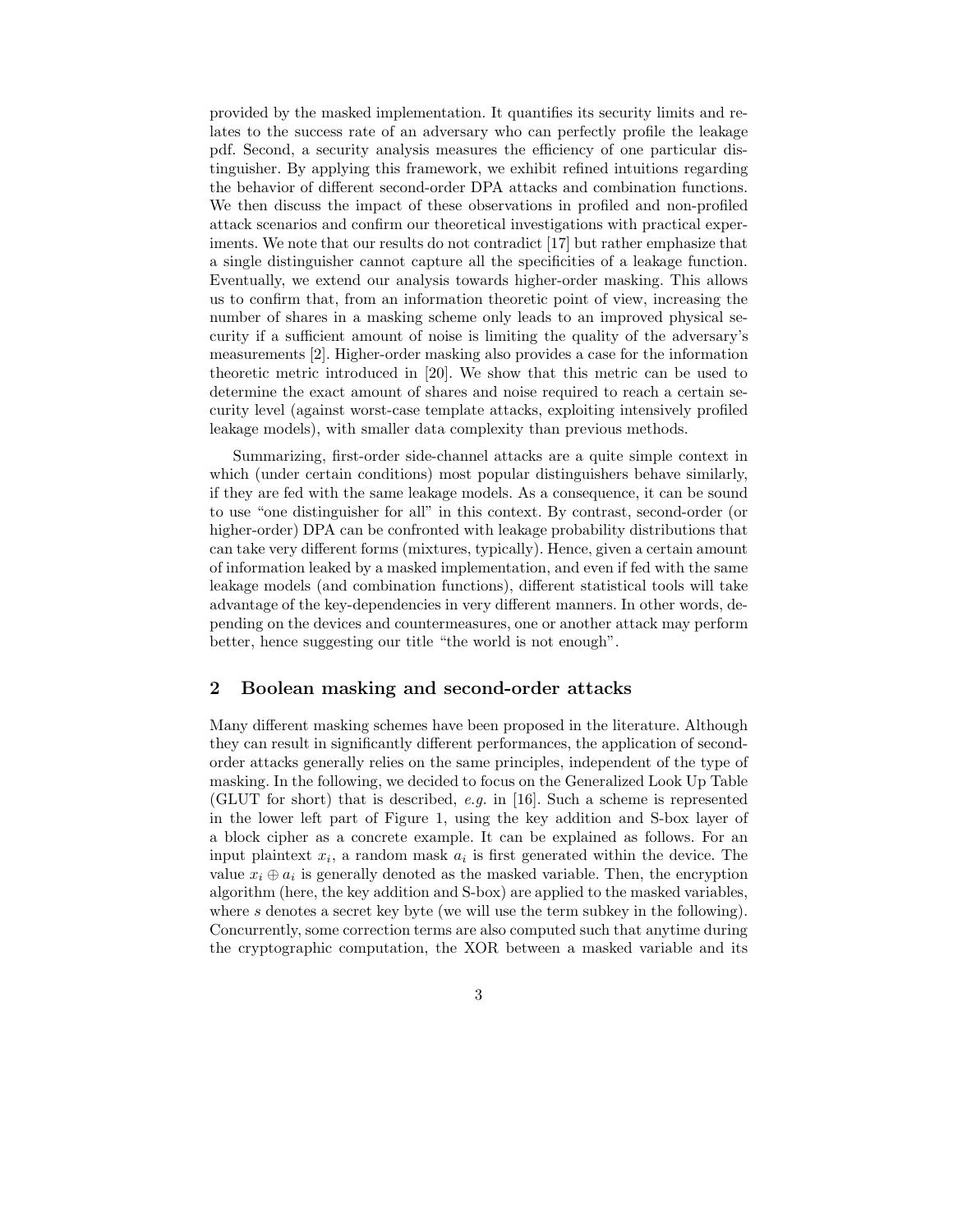corresponding mask produces the original variable. In the case of the GLUT proposal, a precomputed function Sbox' is used for this purpose. For example in Figure 1, the masked S-box output  $\mathsf{Sbox}(x_i \oplus a_i \oplus s)$  can be written as  $\mathsf{Sbox}(x_i \oplus s)$  $s) \oplus b_i$ , where  $b_i$  denotes an output mask produced by Sbox'.



Fig. 1: Illustrative second-order DPA.

In practice, the GLUT countermeasure can be implemented in different manners. Mainly, the two S-box computations can be performed sequentially (as typical for software implementations) or in parallel (as typical for hardware implementations). In order to describe the second-order DPA that we investigate in this paper, we first use the sequential approach (the parallel one will be discussed in the next section). Also, we rely on the terminology introduced in [20]. Essentially, the idea of second-order DPA is to take advantage of the joint leakage of two intermediate computations during the encryption process  $(i.e.$  the masked value and its mask). In the software approach, the computation of these intermediate variables will typically be performed in two different clock cycles. Hence, two leakage samples  $l_i^1$  and  $l_i^2$  corresponding to these computations can be found in the leakage traces, as in the top of Figure 1. Following the standard DPA described in [12], the adversary will then work in three (plus one optional) steps:

- 1. For different plaintexts  $x_i$  and subkey candidates  $s^*$ , the adversary predicts some intermediate values in the target implementation. For example, one could predict the S-box outputs  $\text{Sbox}(x_i \oplus s)$  in Figure 1.
- 2. For each of these predicted values, the adversary models the leakages. Because of the presence of a mask in the implementation, this prediction can use a pdf (where the probability is taken over the masks and leakage noise) or some simpler function e.g. capturing only certain moments of this pdf.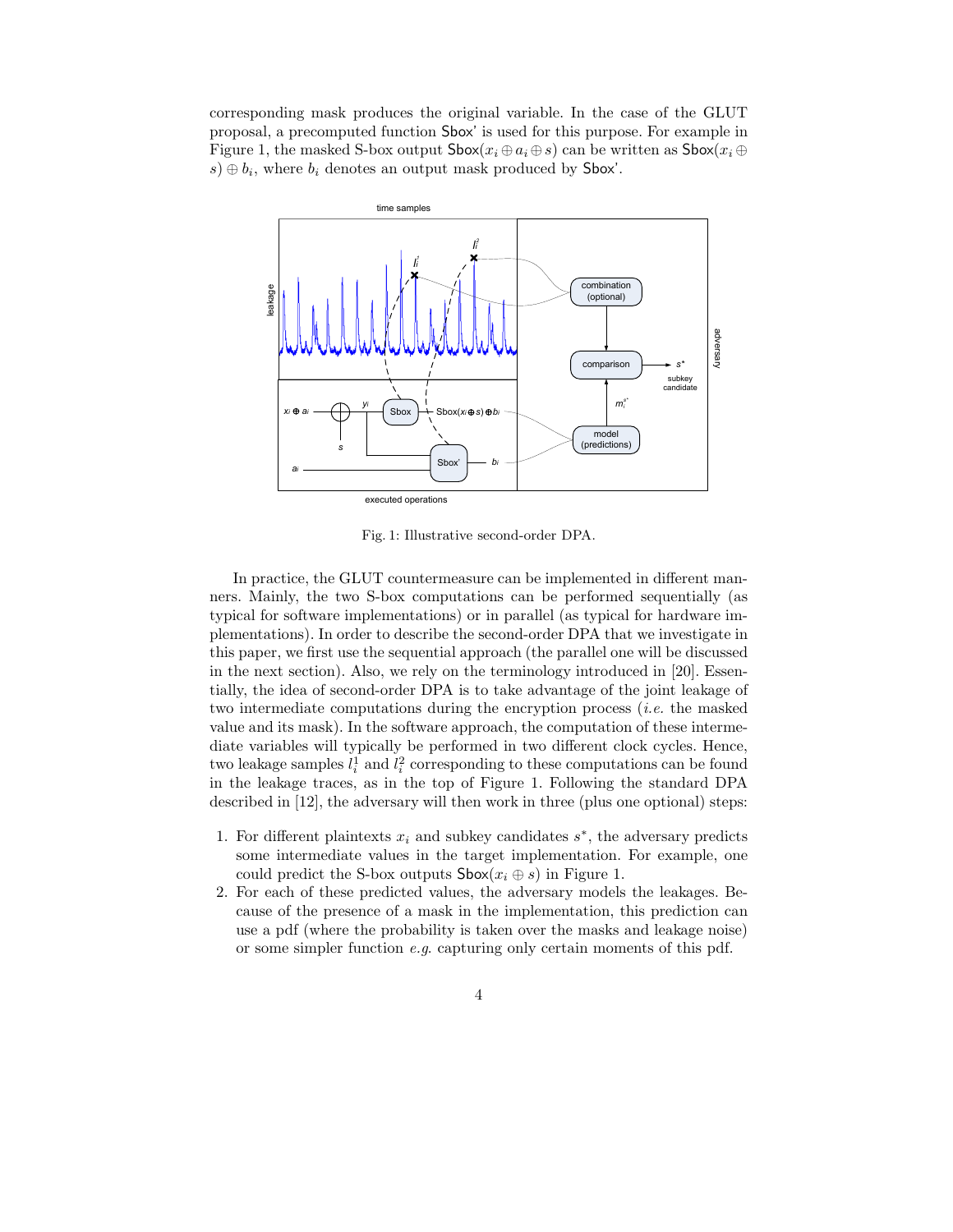- 3. Optionally, the adversary combines the leakage samples into a single variable.
- 4. For each subkey candidate  $s^*$ , the adversary finally compares the modeled leakages with actual measurements, produced with the same plaintexts  $x_i$ and a secret subkey s. In a second-order DPA, each model is compared with two samples in the traces. This comparison is independent of all other points. Consequently, these attacks are referred to as bivariate. In practice, this comparison is applied to many pairs of points in the leakage traces and the subkey candidate that performs best is selected by the adversary.

As for the analysis of first-order attacks, comparing different distinguishers requires to provide them with the same leakage samples. However, contrary to the first-order case and as will be discussed in the following sections, the best pair of leakage samples is not necessarily the same for all distinguishers. This is because different distinguishers can take advantage of different leakage pdf with different efficiencies in this case. In practice, this requires to test all pairs of samples in the traces (but this means  $N(N-1)/2$  statistical tests to perform if the traces have N samples). In this paper, we will generally assume that this best pair of samples is provided to the attacks we perform (which can be done easily when simulating experiments and requires significant - but tractable - computational power when performing attacks based on real measurements).

Finally, we will use the following notations:

- $\mathbf{x}_q = [x_1, x_2, \dots, x_q]$ : a vector of plaintext bytes.
- $\mathbf{a}_q = [a_1, a_2, \dots, a_q]$ : a vector of random input mask bytes.
- $-\mathbf{b}_q = [b_1, b_2, \dots, b_q]$ : a vector of random output mask bytes.
- $v_i^{\hat{i}} = \text{Sbox}(x_i \oplus s) \oplus b_i$ : an intermediate value in the encryption of  $x_i$ .
- $v_i^2 = b_i$ : another intermediate value in the encryption of  $x_i$ .
- $\mathbf{1}_q^{\mathbf{i}} = [l_1^1, l_2^1, \ldots, l_q^1]$ : a vector of leakage samples corresponding to the first intermediate values  $v_i^1$  during the encryption process.
- $\mathbf{l}_q^2 = [l_1^2, l_2^2, \dots, l_q^2]$ : a vector of leakage samples corresponding to the second intermediate values  $v_i^2$  during the encryption process.
- $\mathbf{m}_{q}^{s^*} = [m_1^{s^*}, m_2^{s^*}, \ldots, m_q^{s^*}]$  $\binom{s^*}{q}$ : a vector containing leakage models *(i.e.* predictions) corresponding to a subkey candidate  $s^*$  and the plaintexts  $\mathbf{x}_q$ .

In the rest of the paper, these notations (in small caps) will represent sampled values, while their counterpart in capital letters will represent random variables.

### 3 Second-order attacks with Pearson's coefficient

In theory, second-order DPA is possible if the joint probability distributions  $\Pr[\mathbf{L}^1_q$  $_q^1, \mathbf{L}_q^{\Huge{\ddot{2}}}$  $\frac{2}{q}$  |**X**<sub>q</sub>, *s*] are different for different subkey values *s*. This can be illustrated, e.g. for a Hamming weight leakage function which is frequently considered in the practice of side-channel attacks [11] and has been the running example in [17]. It means assuming that the leakage samples  $l_i^1$  and  $l_i^2$  can be written as: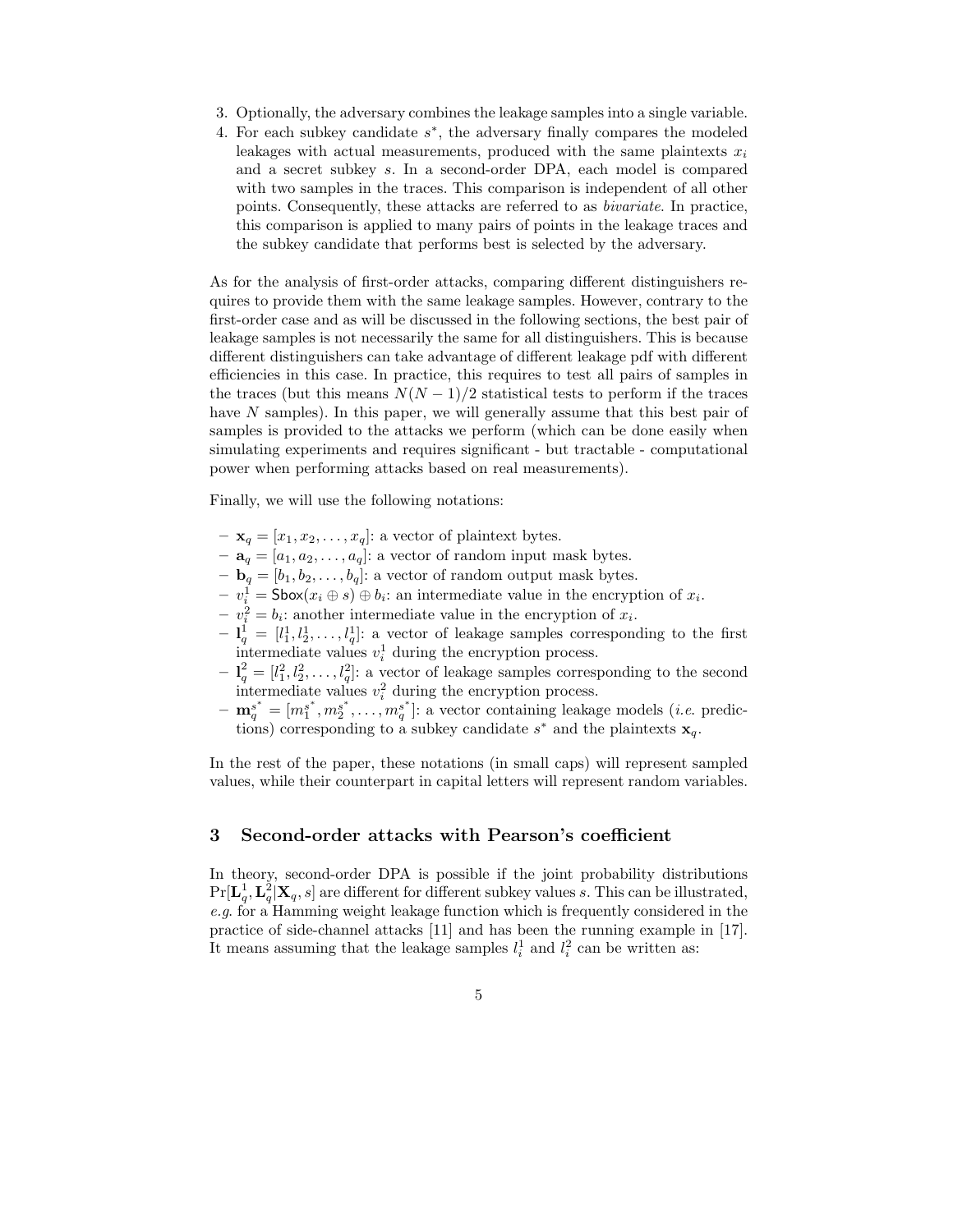$$
l_i^1 = W_H(v_i^1) + n_i^1,\t\t(1)
$$

$$
l_i^2 = W_H(v_i^2) + n_i^2,
$$
\n(2)

where  $W_H$  is the Hamming weight function and  $n_i^1$ ,  $n_i^2$  are normally distributed noise values with mean 0 and standard deviation  $\sigma_n$ . In the context of an 8-bit Sbox (e.g. the AES one), it leads to 9 possible leakage distributions, corresponding to the 9 Hamming weight values of a secret state  $\Sigma_i = \mathsf{Sbox}(x_i \oplus s)$ , as observed in [21]. The left parts of Figures 11, 12 and 13 in Appendix A show the joint leakage distributions in this setting and clearly illustrate that they are key-dependent. As detailed in the previous section, taking advantage of these dependencies requires a comparison tool. In their statistical evaluation of second-order DPA, Prouff et al. use Pearson's correlation coefficient. In the context of first-order attacks exploiting a single leakage sample  $l_i$ , it implies computing:

$$
\hat{\rho}({\mathbf{M}_q^{s^*}}, \mathbf{L}_q) = \frac{\hat{\mathbf{E}}\Big(\big(l_i - \hat{\mathbf{E}}(\mathbf{L}_q)\big) \cdot \big(m_i^{s^*} - \hat{\mathbf{E}}({\mathbf{M}_q^{s^*}})\big)\Big)}{\hat{\sigma}(\mathbf{L}_q) \cdot \hat{\sigma}({\mathbf{M}_q^{s^*}})} ,
$$

where  $\hat{\mathbf{E}}$  and  $\hat{\sigma}$  denote the sample means and standard deviations of a random variable, respectively. In order to extend this tool towards the second-order case, the classical approach is to first combine the two leakage samples  $l_i^1$  and  $l_i^2$  with a combination function C. For example, Chari et al. proposed to take the product of two centered samples [2]:  $\mathsf{C}(l_i^1, l_i^2) = (l_i^1 - \hat{\mathbf{E}}(\mathbf{L}_q^1))$  $\left(\frac{1}{q}\right)\right)\cdot (\dot{l}_i^2 - \hat{\mathbf{E}})\mathbf{L}_q^2$  $\binom{2}{q}$ ) and Messerges used the absolute difference between them [13]:  $\mathcal{C}(l_i^1, l_i^2) = |l_i^1 - l_i^2|$ . As illustrated in the right parts of Figures 11, 12 and 13, those combining functions also lead to key-dependencies. In addition to these standard examples, we finally plotted the distribution of the sum combining function  $\mathsf{C}(l_i^1,l_i^2) = l_i^1 + l_i^2$  because it can be used to emulate the behavior of the GLUT masking in a hardware setting, where the two S-boxes of Figure 1 are computed in parallel.

#### 3.1 Choice of a model and leakage-dependency of C

Given the above descriptions and assuming that the adversary knows a good leakage model for the samples  $l_i^1$  and  $l_i^2$ , it remains to determine which model to use when computing  $\hat{\rho}(\mathbf{M}_a^{s^*})$  $_g^{s^*}, \mathsf{C}(\mathbf{L}_q^1)$  $\frac{1}{q}, \mathbf{L}^{\overset{.}{2}}_q$  $\binom{2}{q}$ ). That is, we do not need to predict the leakage samples separately, but their combination. In addition and contrary to the first-order case, there is an additional variable (i.e. the mask) that is unknown to the adversary. But given a model for the separate samples, it is possible to derive one for their combination. For example, assuming a Hamming weight model that perfectly corresponds to the leakages of Equations (1) and (2), we can use the mean of the combination function, taken over the masks. For each subkey candidate  $s^*$ , the model is is then given by:

$$
m_i^{s^*} = \mathop{\mathbf{E}}_{b_i} \Bigl( \mathsf{C} \bigl( \mathsf{W}_{\mathsf{H}} (\varSigma_i^* \oplus b_i), \mathsf{W}_{\mathsf{H}} (b_i) \bigr) \Bigr).
$$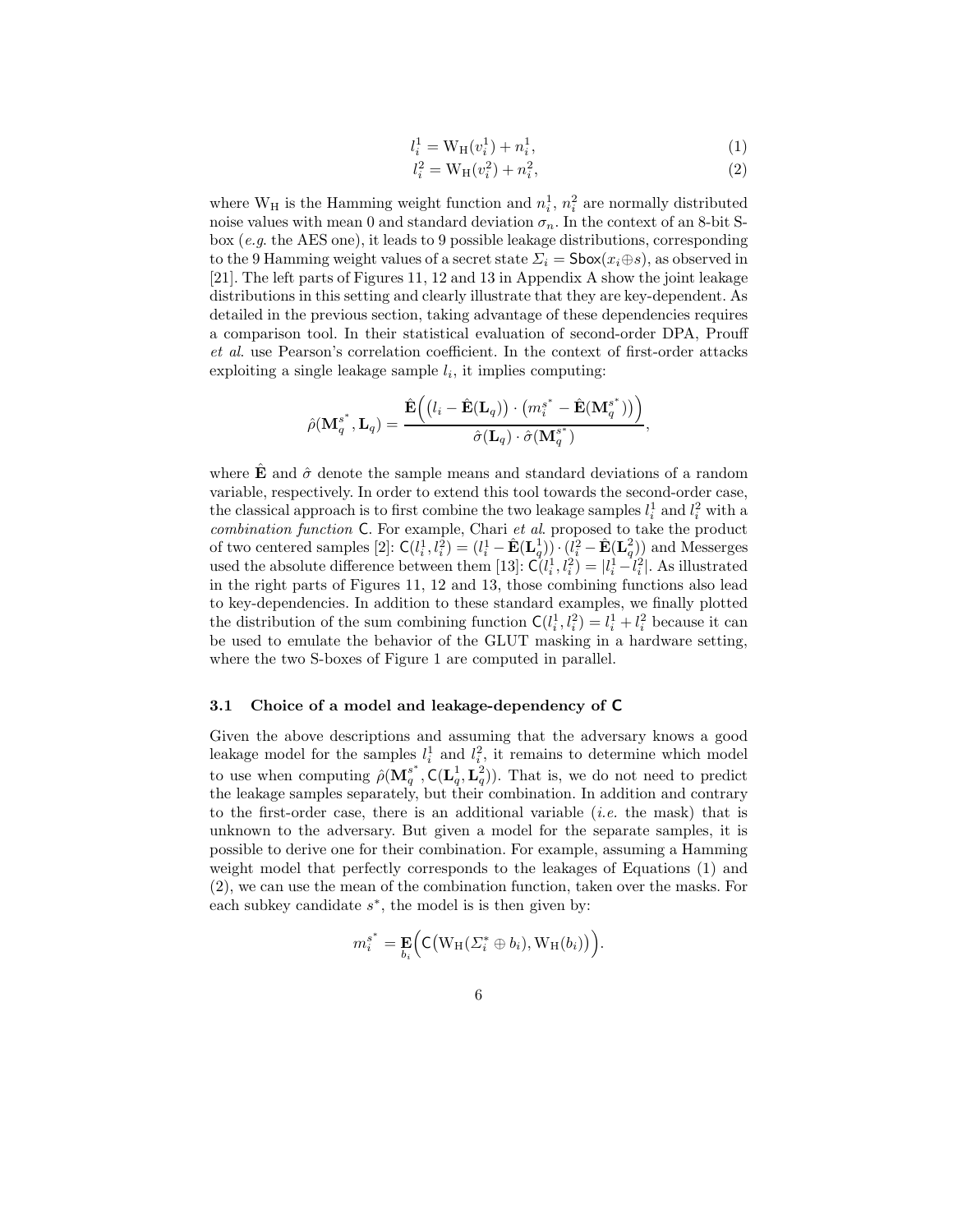This is in fact similar to what is proposed in [17], where the mean is additionally taken over the leakage noise (which is more general, but implies additional profiling, i.e. a sufficiently precise knowledge of the noise distribution). As an illustration, Figure 2 shows the leakage models corresponding to the absolute difference and normalized product combination functions. They again only depend on the 9 Hamming weight values of the secret state, as opposed to the ones of a sum combining function for which the mean value (over the masks) is constant for all secret states. Hence, as already observed in [11], this sum combining function will not lead to successful second-order correlation attacks.



Fig. 2: Leakage models for second-order DPA using the correlation coefficient.

The figure intuitively confirms the previous theoretical analysis of Prouff et al. where it is demonstrated that the normalized product combining function leads to the most efficient second-order side-channel attacks when using Pearson's coefficient and assuming a Hamming weight leakage model for the separate samples. Indeed, this particular setting gives rise to nicely linear dependencies of the models  $m_i^s$  in the Hamming weight of the secret states  $W_H(\Sigma_i)$ . Also, and contrary to the absolute difference combining function, all the 9 possible Hamming weights correspond to a different model  $m_i^s$  in this particular case.

Interestingly, the efficiency of the normalized product combining function can be simply explained when looking at the equations since it computes:

$$
\hat{\rho}(\mathbf{M}_q^{s^*},\mathsf{C}(\mathbf{L}_q^1,\mathbf{L}_q^2))=\frac{\hat{\mathbf{E}}\Big(\big(\mathsf{C}(l_i^1,l_i^2)-\hat{\mathbf{E}}(\mathsf{C}(\mathbf{L}_q^1,\mathbf{L}_q^2))\big)\cdot\big(m_i^{s^*}-\hat{\mathbf{E}}(\mathbf{M}_q^{s^*})\big)\Big)}{\hat{\sigma}(\mathsf{C}(\mathbf{L}_q^1,\mathbf{L}_q^2))\cdot\hat{\sigma}(\mathbf{M}_q^{s^*})}
$$

.

As the product is normalized, we have that  $\hat{\mathbf{E}}(\mathsf{C}(\mathbf{L}_q^1))$  $\frac{1}{q}, \mathbf{L}_q^2$  $\binom{2}{q}$ ) = 0, which leads to:

$$
\hat{\rho}(\mathbf{M}_q^{s^*}, \mathsf{C}(\mathbf{L}_q^1, \mathbf{L}_q^2)) = \frac{\hat{\mathbf{E}}\left( (l_i^1 - \hat{\mathbf{E}}(\mathbf{L}_q^1)) \cdot (l_i^2 - \hat{\mathbf{E}}(\mathbf{L}_q^2)) \cdot (m_i^{s^*} - \hat{\mathbf{E}}(\mathbf{M}_q^{s^*})) \right)}{\hat{\sigma}(\mathsf{C}(\mathbf{L}_q^1, \mathbf{L}_q^2)) \cdot \hat{\sigma}(\mathbf{M}_q^{s^*})}.
$$
 (3)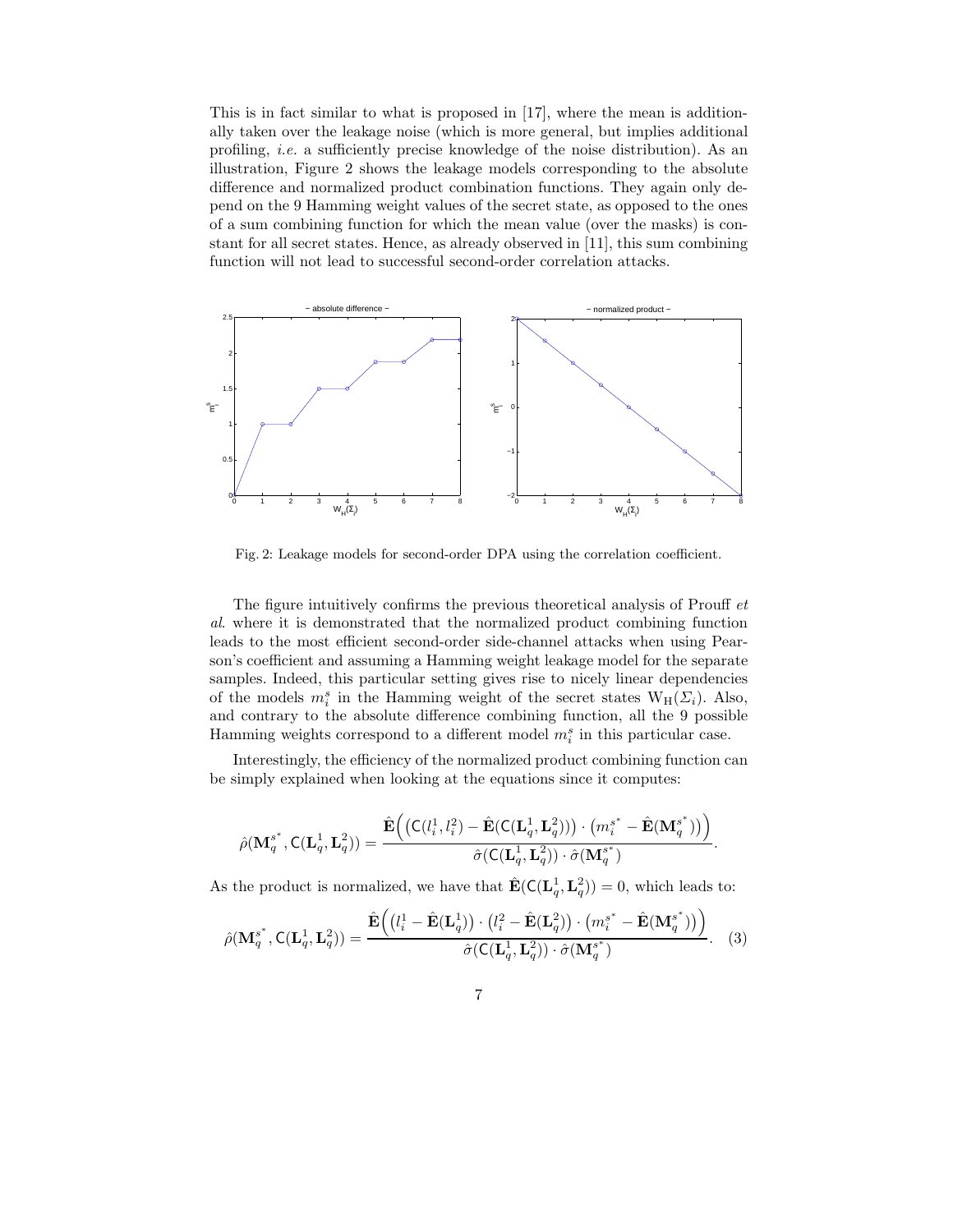And this formula is in fact very close to the straightforward generalization of Pearson's correlation coefficient to the case of three random variables:

$$
\hat{\rho}(\mathbf{M}_q^{s^*}, \mathbf{L}_q^1, \mathbf{L}_q^2) = \frac{\hat{\mathbf{E}}\left( (l_i^1 - \hat{\mathbf{E}}(\mathbf{L}_q^1)) \cdot (l_i^2 - \hat{\mathbf{E}}(\mathbf{L}_q^2)) \cdot (m_i^{s^*} - \hat{\mathbf{E}}(\mathbf{M}_q^{s^*})) \right)}{\hat{\sigma}(\mathbf{L}_q^1) \cdot \hat{\sigma}(\mathbf{L}_q^2) \cdot \hat{\sigma}(\mathbf{M}_q^{s^*})}.
$$
(4)

The only difference between Equations (3) and (4) is in the leakage samples' standard deviation terms, which are key-independent. Hence, when applied to the same pair of samples, attacks using Equations (3) or (4) are equivalent. Intuitively, these equations provide a simple explanation of the normalized product combining function. That is, such a combining function will efficiently take advantage of pairs of leakage samples that are linearly correlated conditioned on the key. As illustrated in Figures 11, 12 and 13, this is nicely achieved in the case of a Hamming weight leakage function for the two samples  $l_i^1$  and  $l_i^2$ .

#### 4 Evaluating second-order leakage: IT analysis

In general, the evaluation of second-order side-channel attacks is not straightforward to capture. More precisely, it is easy to see that an analysis based only on the correlation coefficient may suffer from certain limitations. For example:

- Given Pearson's correlation coefficient as a distinguisher and a Hamming weight leakage function, there exist (trivial) combination functions for the samples (e.g. the sum) that do not lead to successful key recoveries.
- Given Pearson's coefficient as a distinguisher and the normalized product combination function, there exist leakage functions  $(e.g.$  with no linear dependencies between the samples) that don't lead to successful key recoveries.

These observations suggest that the simple situation in the first-order context, where the correlation coefficient could (under certain physical assumptions detailed in [12]) be used both as a distinguisher and as a measure of side-channel leakage, does not hold here. In second-order side-channel attacks, this correlation is only a distinguisher. Hence, it is a typical context in which the evaluation framework of Eurocrypt 2009 is interesting to put into practice:

- 1. First, an information theoretic analysis is performed, in order to evaluate the physical leakages, independently of the adversary who exploits them. When applied to a countermeasure  $(e.g.$  masking), this step allows to quantify how much the security of the device has been improved against an adversary who can perfectly profile the leakage pdf. In other words, it can be used as an objective measure of the quality of the countermeasure, in a worst case scenario (*i.e.* best adversary, large number of queries - see [20] for the details).
- 2. Second, a security analysis is performed, in order to evaluate how efficiently a particular distinguisher (e.g. Pearson's correlation coefficient with a given combining function) can exploit the available leakage. This step is useful to translate the previous information theoretic analysis into a "number of measurements required to extract the key", in a given scenario.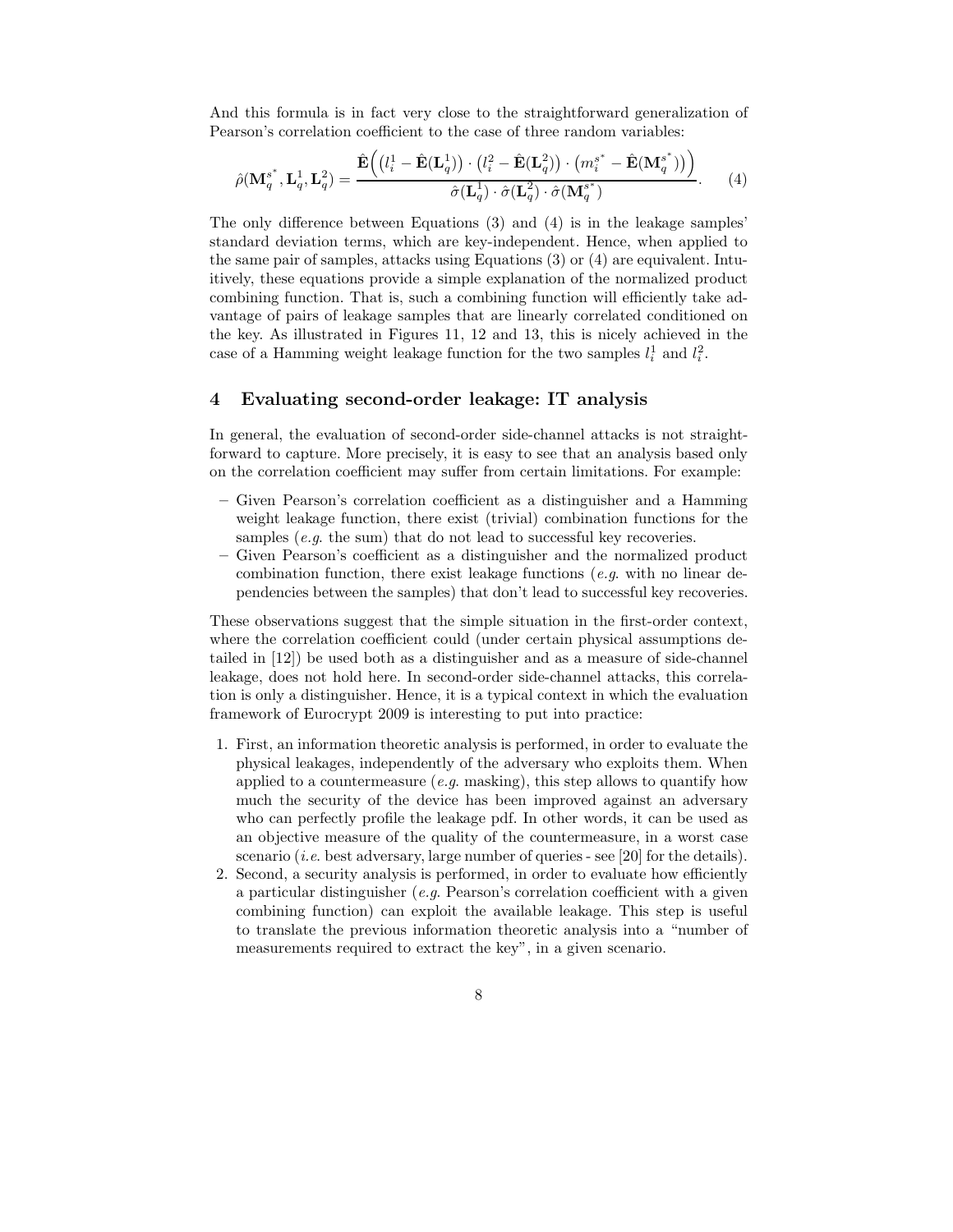In this section, we tackle the first part of the analysis. For this purpose, and in order to compare our conclusions with previous works, we use exactly the same assumptions as  $[17]$ , *i.e.* a Hamming weight leakage function for the two samples, just as described in Section 3. Following the definitions in [20], we compute:

$$
H[S|L_1^1, L_1^2, X_1] = -\sum_{s} \Pr[s] \sum_{x_1} \Pr[x_1] \int_{l_1^1} \int_{l_1^2} \Pr[l_1^1, l_1^2|s, x_1] \log_2 \Pr[s|l_1^1, l_1^2, x_1] \, dl_1^1 dl_1^2.
$$

Since the leakage samples are assumed to be normally distributed, this can be quite easily done in function of the noise standard deviation  $\sigma_n$ . Some simplifications allow to speed up the computations, e.g. by observing that only nine distributions are possible, corresponding to the nine Hamming weights of the secret states  $\Sigma_i$ . Also, in order to evaluate the information loss caused by the different combination functions, we similarly evaluated  $H[S]C(\mathbf{L}_1^1, \mathbf{L}_1^2), \mathbf{X}_1]$ . This implies slightly more complex integrals since, e.g. the product combining gives rise to mixtures of normal product distributions. Figure 9 in Appendix A illustrates these distributions for two secret states and two  $\sigma_n$ 's. The mutual information values corresponding to these different information leakages  $(i.e.$  $I(S; (L_1^1, L_1^2, X_1)) = H[S] - H[S]L_1^1, L_1^2, X_1]$  are then plotted in Figure 3, in function of the noise variance  $\sigma_n^2$  (in log scale). From this figure, we can observe:



Fig. 3: Information leakage for different combination functions.

- 1. All combination functions imply a loss of information that can be avoided by dealing directly with the 2-dimensional joint leakage distribution.
- 2. The sum and absolute difference combining functions give rise to exactly the same information leakage. This can be understood from the shape of their distributions: the distribution of the absolute difference combining can be seen as the one of the sum combining that has been folded up.
- 3. For small  $\sigma_n^2$ , the normalized product is the least informative combining function. By contrast, when increasing the noise, the information leakage of the normalized product combining gets close to the one of the joint distribution.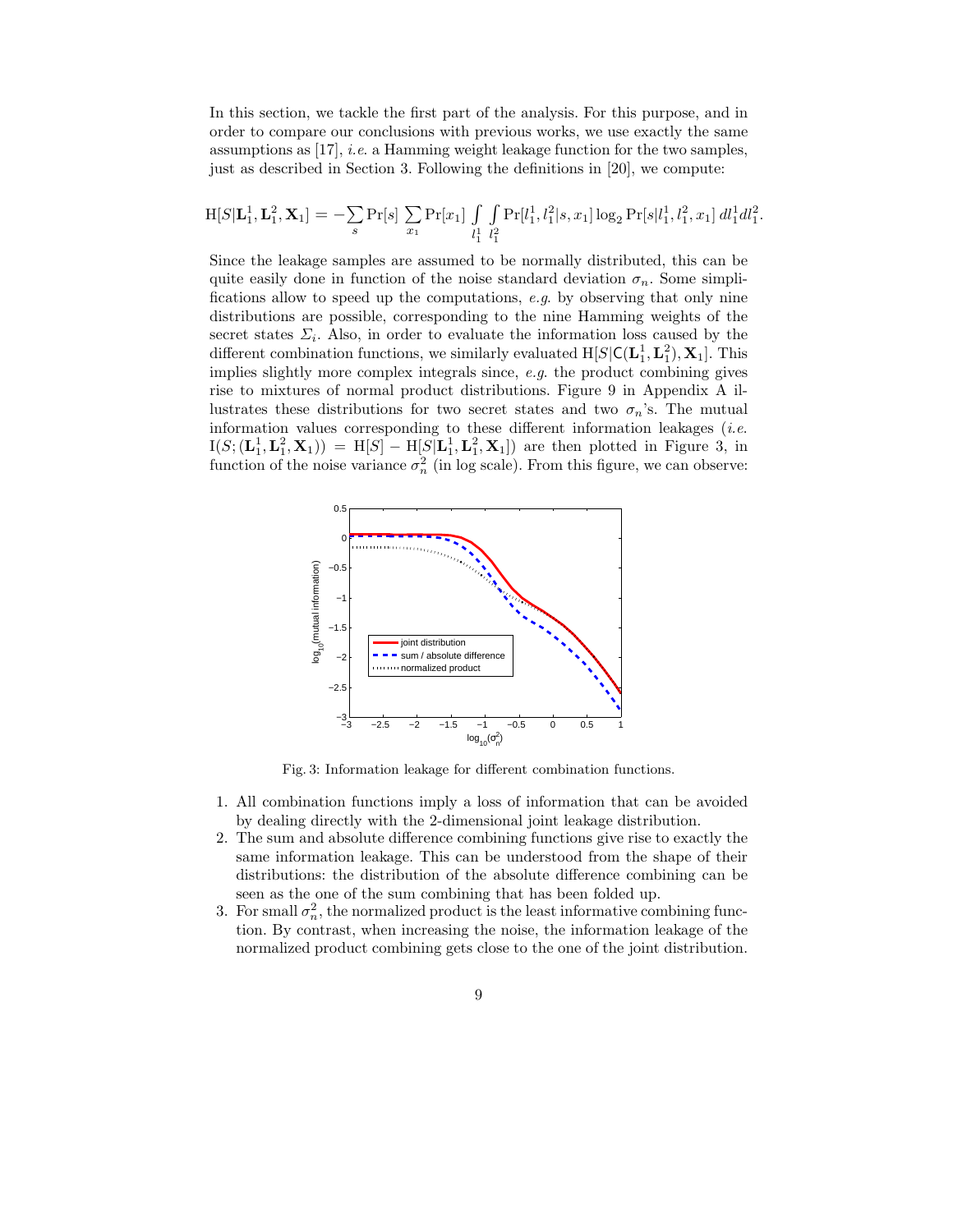4. The respective efficiency of different combining functions varies with the amount of noise. In particular, after a certain noise threshold, the product combining carries more information on S than the sum/absolute difference.

Note that the leakage of the sum combining's output clearly relates to the previous evaluation of [21] in which masking is analyzed in the hardware setting.

## 5 Implications for profiled attacks: security analysis (I)

The previous information theoretic analysis provides a new perspective to understand the relation between a masking scheme, its physical leakages and the exploitation of this information by a side-channel attack. For example, it exhibits that the sum combining function leads to significant information leakages (as can also be seen from the different pdf in appendix), although they cannot be directly exploited with Pearson's correlation coefficient. Previous works such as the one of Waddle and Wagner [23] showed how to overcome this limitation of the correlation coefficient, by squaring the combined samples. But our analysis raises the question whether these information leakages can be directly exploited (i.e. without squaring) by other distinguishers. In order to tackle this question, we apply the second part of the framework in  $[20]$ , *i.e.* security analysis. This section starts with the evaluation of profiled (template) attacks, for which a strong relation with the previous information theoretic analysis should hold.

The results of various template attacks performed against the same masked AES S-box as in the previous sections are given in Figure 4, for two different noise standard deviations. We mention that these attacks do not use Gaussian templates as in [3] but the exact leakage distributions as in the previous information theoretic analysis (e.g. attacks using the joint distributions exploit Gaussian mixtures; attacks using the normalized product combining function exploit normal product distribution mixtures, etc. as plotted in appendix A). The different success rates are computed over 1000 independent experiments and nicely confirm the theoretical predictions of Theorem 2 in [20].



Fig. 4: Success rate of (simulated) profiled attacks against a masked AES S-box.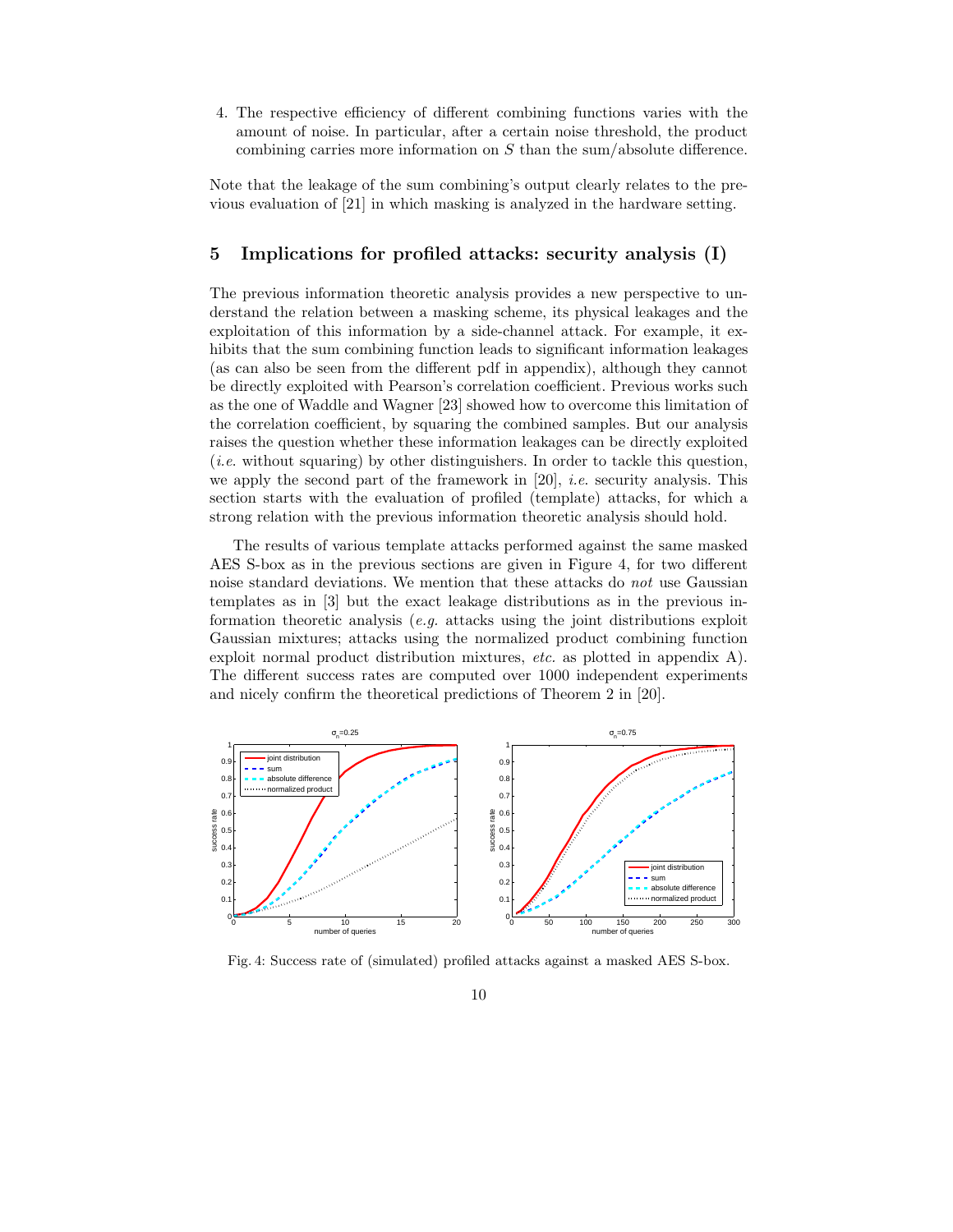First, we see that the sum and absolute difference combining functions lead to the same attack efficiency in this profiled case (since their outputs lead to the same information leakages). Second, we see that the point in Figure 3 where the sum / absolute difference and the normalized product curves intersect is meaningful. Left of the intersection (e.g. for  $\sigma_n = 0.25$ ), the sum / absolute difference combining functions allow more efficient attacks than the normalized product one. Right of the intersection (*e.g.* for  $\sigma_n = 0.75$ ), the opposite conclusion holds. And as shown in Appendix A, Figure 10, these attacks have a similar efficiency at the intersection that falls around  $\sigma_n = 0.4$  (that is,  $\log_{10}(\sigma_n^2) \approx -0.8$ ).

Of course, these experiments are partially artificial since in practice, an adversary who can profile the leakages will generally use the templates based on the joint distribution only. At least, this is the best strategy if the adversary has enough data and time to profile the multivariate leakage pdf. However, our results confirm that an information theoretic analysis provides an objective evaluation of the quality of a countermeasure against the "best-available" template adversaries in the DPA setting. Hence, they emphasize that such an analysis is an important part in the evaluation of side-channel countermeasures. Also, these results lead to the same conclusions as [14], and show that resistance against sufficiently profiled template attacks cannot be achieved by masking only.

#### 6 Implications for non-profiled attacks: security analysis (II)

The previous section showed that for carefully profiled template attacks, there is a strong connection between the information leakage of a device and the success rate of the adversary. By contrast, we know that in the non-profiled context of correlation attacks, this observation does not hold in general. For example, Pearson's coefficient cannot be used to exploit the leakages corresponding to the sum combining of Section 3.1. Hence, it is natural to check whether there exist other non-profiled distinguishers that can be successful in this case. We answer this question positively, using the Mutual Information Analysis (MIA) introduced in [5]. It can be seen as the counterpart of template attacks, in which the leakage distributions are estimated "on-the-fly" rather than prior to the attacks.

The success rates of correlation and MIA attacks (here, and in the rest of the paper, computed over 500 independent experiments), using different combining functions, are given in Figure 5, again using the (simulated) setting described in the previous section. In our experiments, MIA estimates the pdf using histograms with  $N_b$  linearly-spaced bins, and  $N_b$  corresponding to the number of possible values for the models, as proposed in [5]. That is, we use 9 bins per leakage sample and we partition the leakage samples according to the 9 Hamming weights of the secret state  $\Sigma_i$ . The following observations can be emphasized:

- 1. In the low noise scenario, MIA with the sum and absolute difference combining functions works best, as similarly observed for template attacks.
- 2. By contrast, and contrary to template attacks, MIA without combining function (*i.e.* using the joint distribution directly, as in  $[6, 18]$ ), is not the most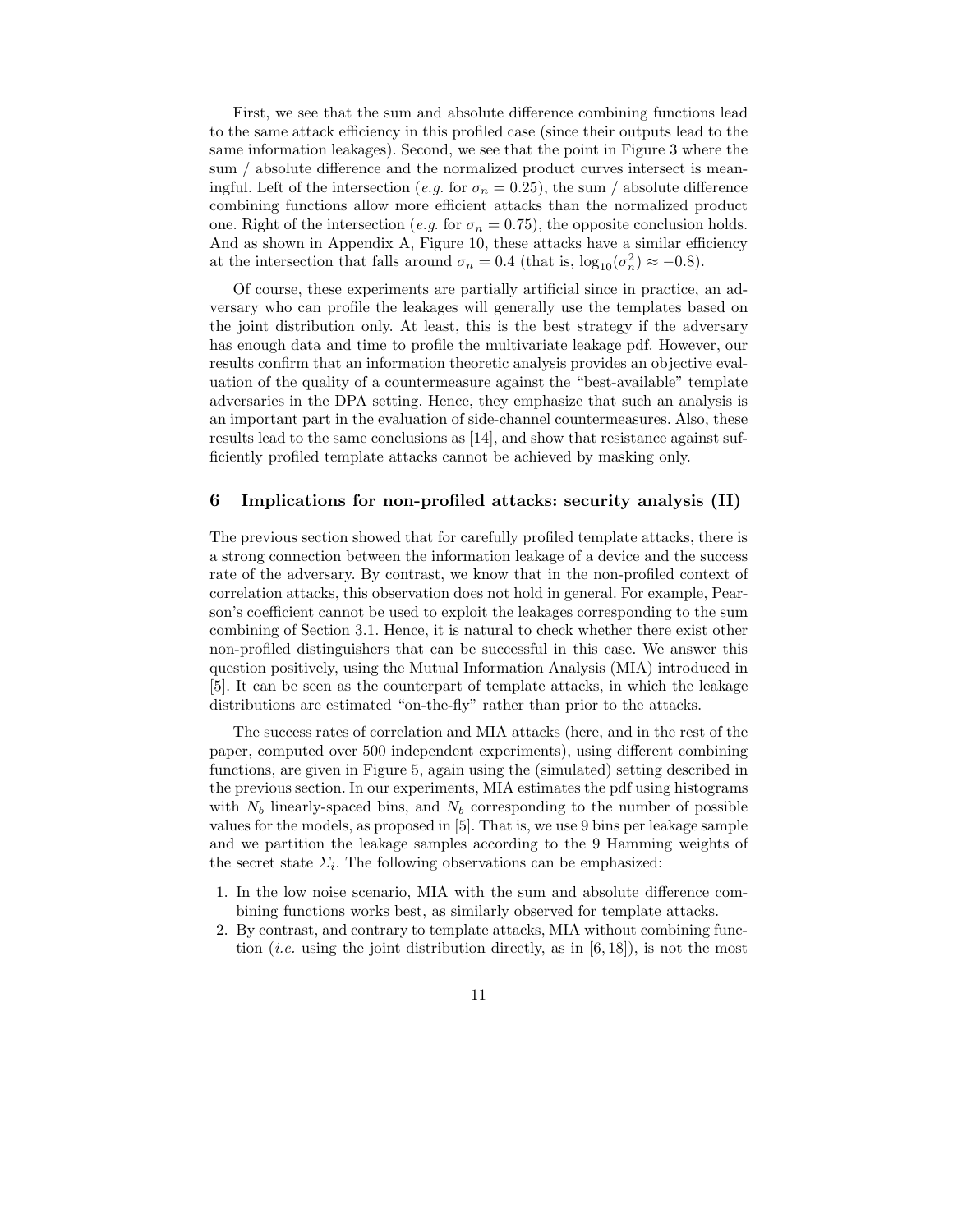

Fig. 5: Success rate of (simulated) non-profiled attacks - masked AES S-box.

efficient solution in our simulations. This is caused by the need to estimate two-dimensional distributions, which turns out to require more data.

- 3. For similar reasons (i.e. also related to the different efficiency of the "onthe-fly" pdf estimation), when increasing the noise, MIA with the sum and absolute difference combining functions are not equivalent anymore.
- 4. Finally, attacks using Pearson's correlation coefficient perform well, specially when combined with the normalized product (which is natural since our simulated leakages perfectly fulfill the requirements of Section 3.1).

Importantly, we note that all these non-profiled distinguishers lead to significantly lower efficiencies than the profiled ones in the previous section.

## 7 Experimental results

The previous sections evaluated the impact of masking an S-box with respect to various side-channel distinguishers, based on simulations. But as for most investigations in physically observable cryptography, it is important to verify that our conclusions are reasonably confirmed by practical measurements performed against a real chip. For this purpose, we also carried out a set of attacks against a masked implementation of the DES in an 8-bit RISC microcontroller from the Atmel AVR family. Considering the DES (rather than the AES) was motivated by practical facilities. Since the output of the DES S-box is 4-bit wide, it allows considering different contexts: in a first (low noise) scenario, the 4 remaining bits on the bus are kept constant; in a second scenario, these 4 bits are used in order to produce some additional algorithmic noise, by concatenating (secret) random strings to the two target values of Figure 1. This is interesting since the noise level was an important parameter, e.g. in our simulations of Figure 5. Hence, the different scenarios can be used to adapt the noise level in our experimental setting as well. The results in Figure 6 bring an interesting complement to our previous simulations and lead to the following observations: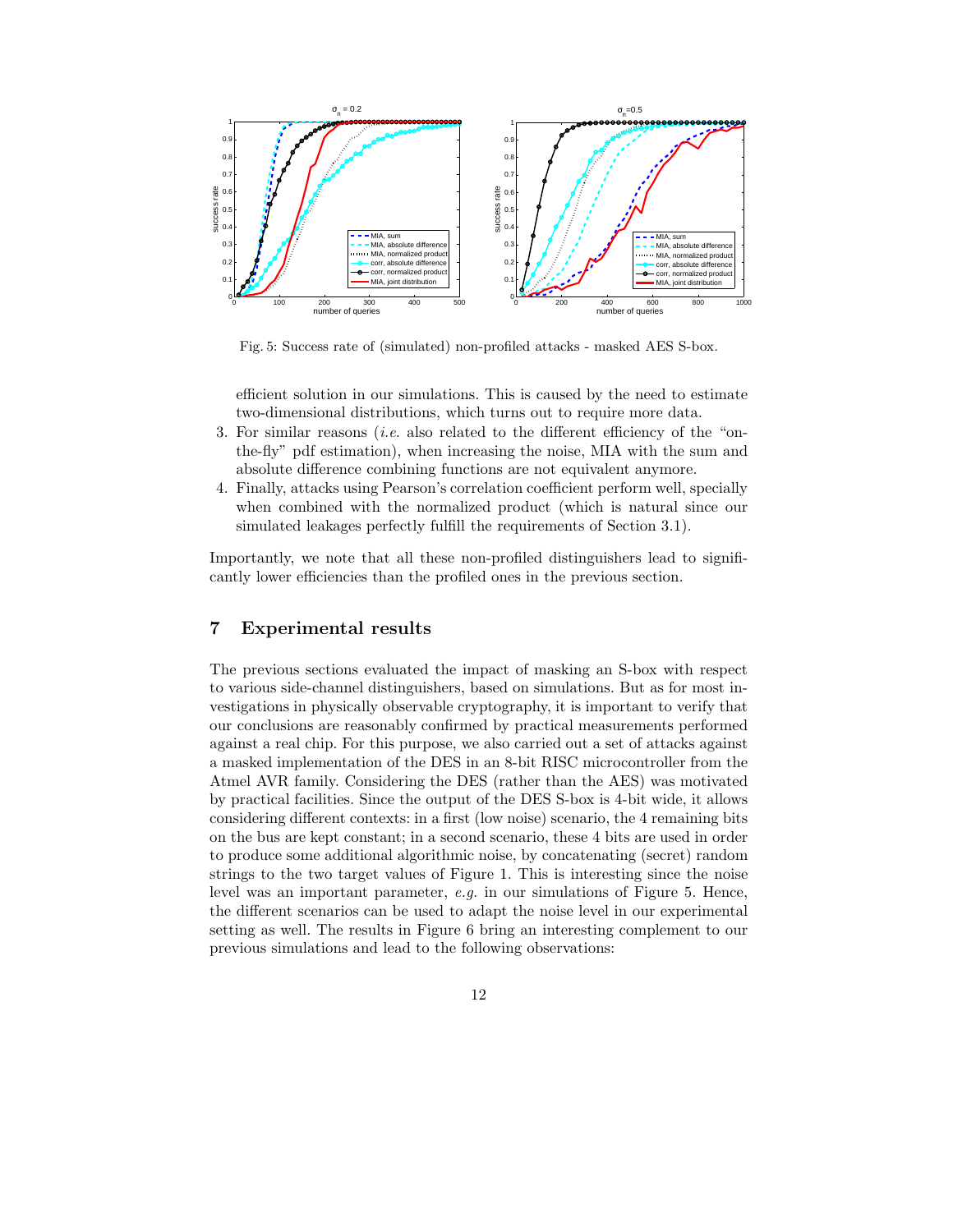

Fig. 6: Success rate of various experimental attacks against a masked DES.

- 1. The excellent efficiency of template attacks<sup>1</sup> and the good behavior of correlation attacks using the normalized product combining function are again exhibited. Interestingly, their respective efficiency gets closer when increasing the amount of algorithmic noise in the measurements, as it is suggested by the information theoretic analysis of Section 4.
- 2. MIA using the joint distribution is much more efficient than in the AES case. This is in fact related to the reduced number of bins that the 4-bit DES S-box allows in the pdf estimations (*i.e.* 25 rather than 81).
- 3. The presence of algorithmic noise (in the right part of Figure 6), affects the different distinguishers in a very different manner. To give a single example, MIA with the absolute difference combining function is strongly affected by this noise addition, compared to its counterpart using Pearson's coefficient.

Summarizing, these experiments confirm the "world is not enough" nature of second-order DPA that was already underlined in the previous simulations. The only strong statement that can be made in this context is that an information theoretic metric estimated with perfect templates captures the security against the best possible profiled adversary. As for all the other distinguishers, their efficiency highly depends on the actual shape of the leakage pdf and the engineering knowledge that can be exploited when mounting an attack. And contrary to the first-order case discussed in [12], the Gaussian assumption for the leakage samples does not hold anymore from the adversary's point of view (e.g. masking typically imply mixtures of Gaussians - or other - distributions).

### 8 Generalization to higher-orders

In order to improve the security of masking schemes further, one approach is to increase their order. For this purpose, this final section analyzes the cost vs. security tradeoff that can be obtained by generalizing the GLUT countermeasure in such a way, and details the second- and third-order cases for illustration. That

 $1$  We profiled our templates as described in the template-based DPA of [14].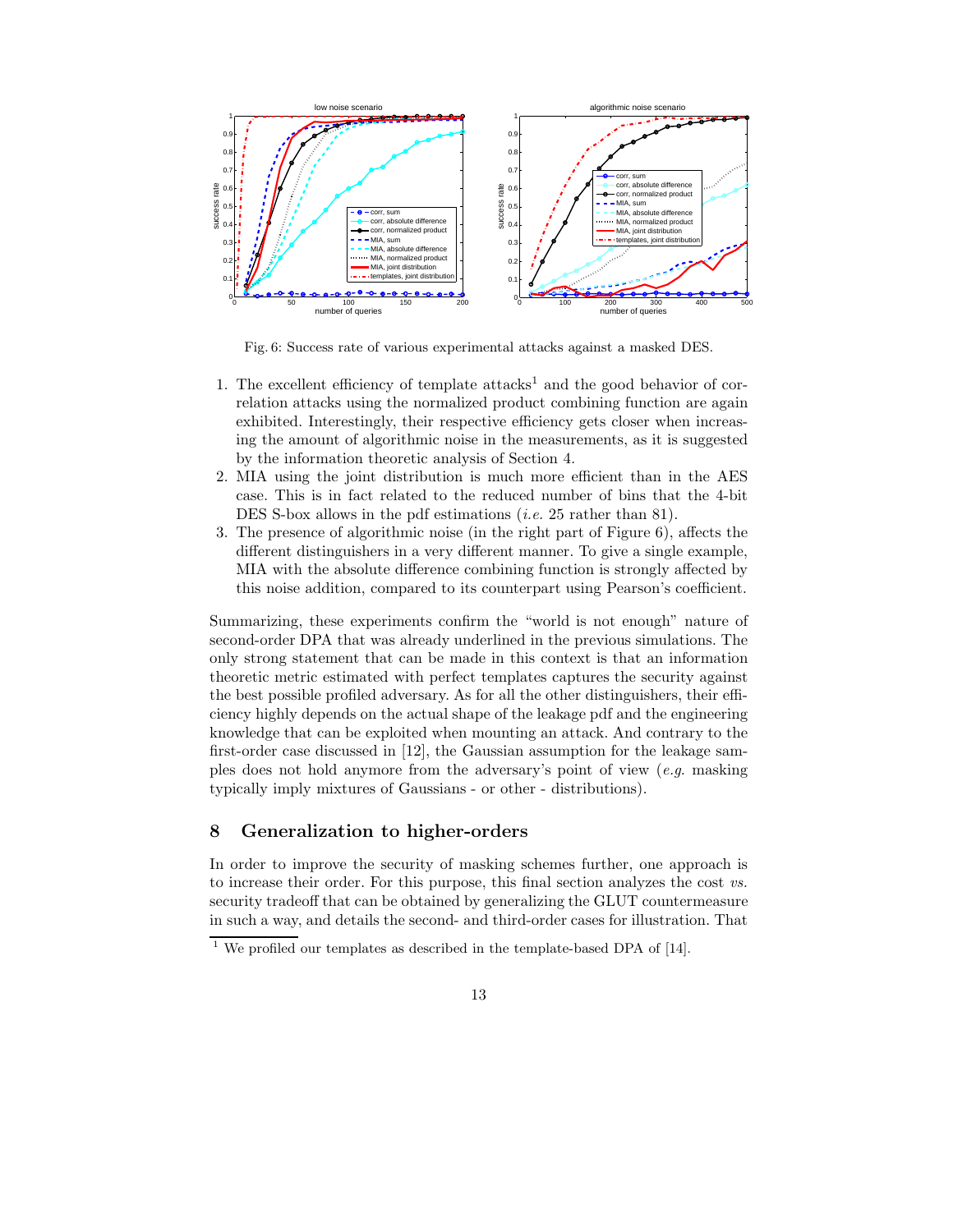is, rather than using one input mask per S-box, we now use two or three masks per S-box. In terms of cost, this implies using one or two additional tables Sbox′′ and Sbox''', as described, e.g. in [15]. Conveniently, all the tools used in secondorder DPA can be easily generalized to these third- and fourth-order attack cases. In particular, the information theoretic analysis of Section 4 just requires to integrate over three or four leakage samples  $l_i^1$ ,  $l_i^2$ ,  $l_i^3$  and  $l_i^4$ .

The information leakage of these different masking schemes is represented in Figure 7, in function of the noise variance. On the same plot, we represented the average number of queries to the target device required for a perfectly profiled attack (similar to the ones in Section 5) to reach a success rate of 90%. These figures provide a quantitative insight to the observations in [2], where it is demonstrated that, given a large enough noise variance, the data complexity of a side-channel attack increases exponentially with the amount of shares in the masking scheme. That is, given a noise variance  $\sigma_n^2$  in the leakage samples and k shares, the data complexity required to attack a masking scheme successfully is proportional to  $(\sigma_n^2)^{k/2}$ . The linear regions of the (log scale) curves that are observed in the right part of the figure suggest that this expectation is fulfilled in our experiments. Importantly, it also shows that the impact of (higher-order) masking can be extremely small in terms of security increases, for small  $\sigma_n^2$ 's.



Fig. 7: Information leakage and success rates for  $1^{st}$ ,  $2^{nd}$  and  $3^{rd}$ -order masking.

Note finally that these results give a practical counterpart to the recent theoretical analysis of [4], where it is shown that masking schemes based on secret sharing techniques lead to secure implementations if the number of shares is adjusted to be large enough with respect to the noise in the measurements.

#### 8.1 A case for the information theoretic metric

Looking at Figure 7, the main question for a designer (or evaluation laboratory) is to best trade the amount of shares and the amount of noise that he has to add to his implementation, in order to reach a certain security level. This is essential since increasing these parameters has a strong impact on the performance of the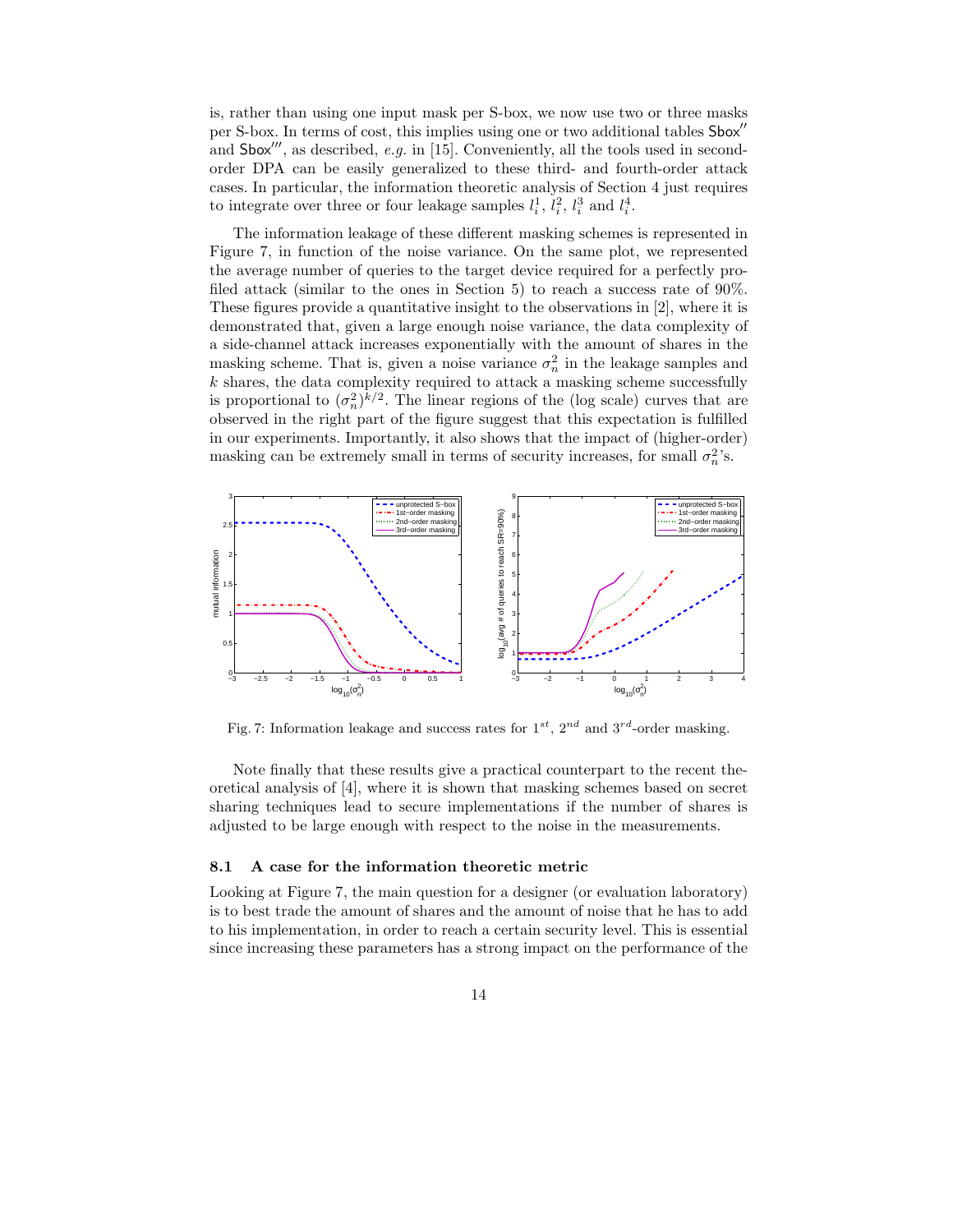implementation. Unfortunately, for high security levels, the proper estimation of the number of traces required to reach a certain success rate becomes intensive (because of statistical sampling issues). Already in simulations, running 1000 attacks, each of them using  $10<sup>5</sup>$  queries, is time consuming. And when moving to the analysis of real traces (taking much more time to be generated and space to be stored), this limitation becomes even more critical. Interestingly, this is exactly the context where an information theoretic analysis becomes useful. Given a leakage model, the mutual information  $I(S; L_1^1, L_1^2, \ldots)$  can be estimated with less data than the success rate of the corresponding template attack. And following [20], Theorem 2, it should hold that this mutual information is reasonably correlated with the number of traces required to reach a certain success rate. In order to confirm this expectation, we plotted an estimation of this number, based on the inverse of the mutual information multiplied with a constant factor c. As illustrated in Figure 8, this approximation holds nearly perfectly, with the same constant c for all attacks, essentially depending on the success rate to reach (here 90%). Summarizing, these simulations confirm the relevance of an information theoretic analysis when designing countermeasures against side-channel attacks.



Fig. 8: Information leakage and success rates for  $1^{st}$ ,  $2^{nd}$  and  $3^{rd}$ -order masking.

Before to conclude, we note again that such an information theoretic analysis only captures the most powerful adversaries for which the profiling of the leakage distributions is perfect. But in practice, the reduction of the information leakage is not the only effect that increases the security in masked implementations. Namely, the pdf estimation of multidimensional distributions may become too complex for allowing the exploitation of all the information in the traces. And the number of pairs, triples, etc. of samples to test in the attacks also increases their time complexity considerably (up to  $N^2$ ,  $N^3$ , *etc.*). However, we believe that the formal analysis of a worst-case scenario as in this paper is an important step towards a better understanding of the masking countermeasure.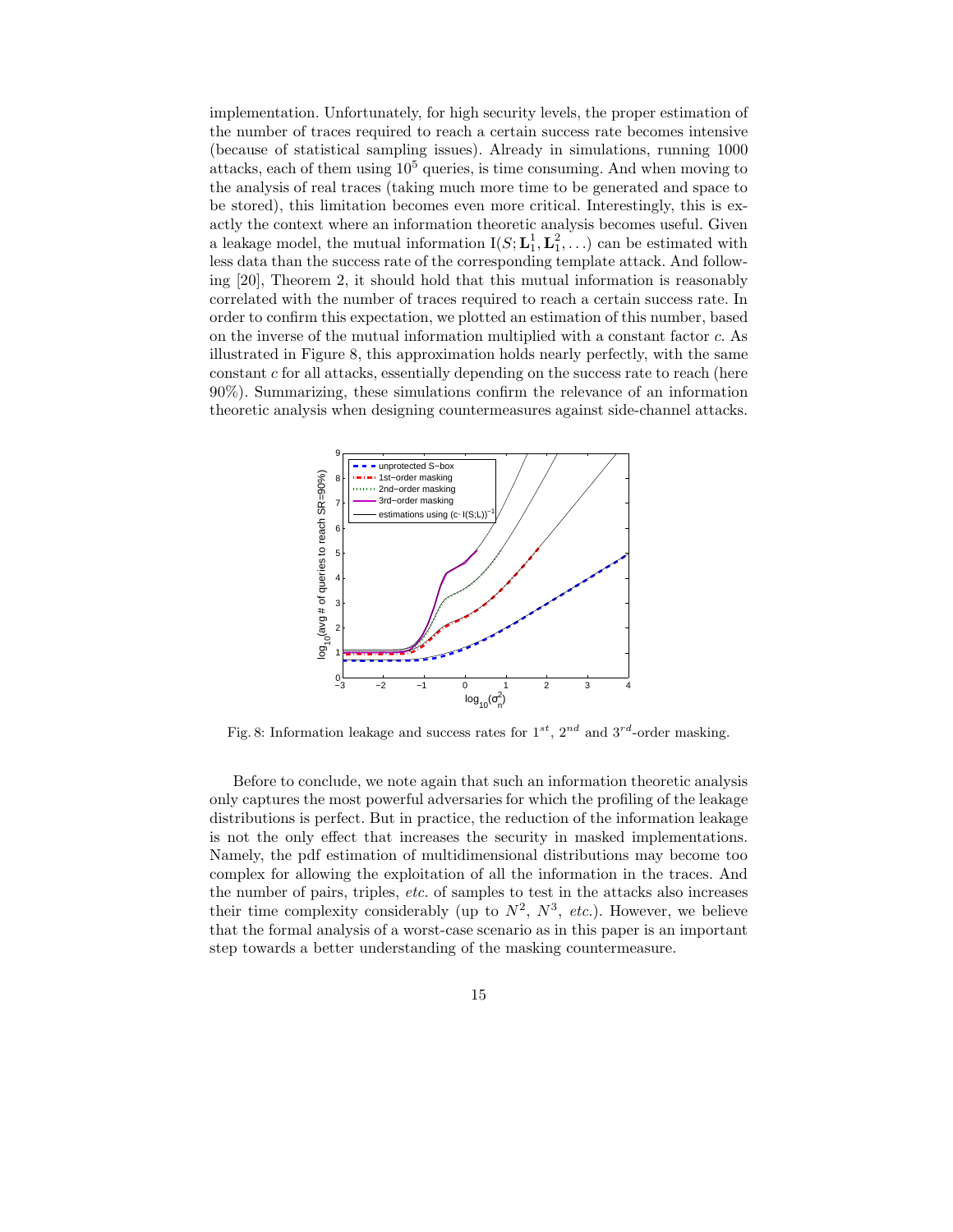# 9 Conclusions

The results in this paper provide a first complete and unifying treatment of higher-order power analysis. They allow putting forward the strengths and weaknesses of various approaches to second-order DPA and provide a sound explanation for them. Our analysis illustrates that in the context of cryptographic devices protected with masking, it is not sufficient to run a single arbitrary distinguisher to quantify the security of an implementation. Evaluations should hold in two steps. First, an information theoretic analysis determines the actual information leakage  $(i.e.$  the impact of the countermeasure, independently of the adversary). Second, a security analysis determines the efficiency of various distinguishers in exploiting this leakage. By applying such a methodology to simulations and practical experiments, we consequently obtain a fair and comprehensive evaluation of the security level that a masking scheme can ensure.

While not in contradiction with previous results in the field, these investigations reshape the understanding of certain assumptions and allow refined intuitions. First, theoretical analysis and empirical attacks sometimes show a large gap between the efficiency of profiled attacks that best exploit the information from two or more leakage samples and the one of non-profiled attacks that are most frequently used in practice. This relates to the observation that the statistics in side-channel attacks are only used to discriminate secret data (while their natural objective is to allow a good estimation). Hence, the study of advanced pdf estimation techniques in the context of side-channel attacks is an interesting direction for further research, as initiated with MIA in [5].

Second, the security improvement obtained when increasing the order of a masking scheme beyond one is negligible if it is not combined with a sufficient amount of noise in the leakages. This observation relates to the generally accepted intuition that side-channel resistance requires the combination of several countermeasures in order to be effective. We additionally show in this paper that an information theoretic analysis has very convenient features for evaluating this noise threshold precisely. As a result, the best combination of masking with other countermeasures (e.g. dual rail logic styles, time randomization, etc.) is a second interesting scope for further research. Finally, the relationship between the mutual information and the success rate of a profiled attack, that is experimentally exhibited in this paper in the context of second- (and higher-) order DPA, could be analyzed in order to obtain a more formal justification of it, e.g. under the assumption of Gaussian noise in the leakages.

Acknowledgements. This work has been funded in part by the European Commission's ECRYPT-II NoE (ICT-2007-216676), by the Belgian State's IAP program P6/26 BCRYPT, by the Walloon region's SCEPTIC project, by FWO project G.0300.07, by the K.U. Leuven-BOF  $(OT/06/40)$ , and by the Austrian Science Fund (FWF) under grant number P22241-N23: "Investigation of Implementation Attacks". E. Oswald has been supported in part by the EPSRC grant number EP/F039638/1. F.-X. Standaert is a Research Associate of the Belgian Fund for Scientific Research (FNRS-F.R.S).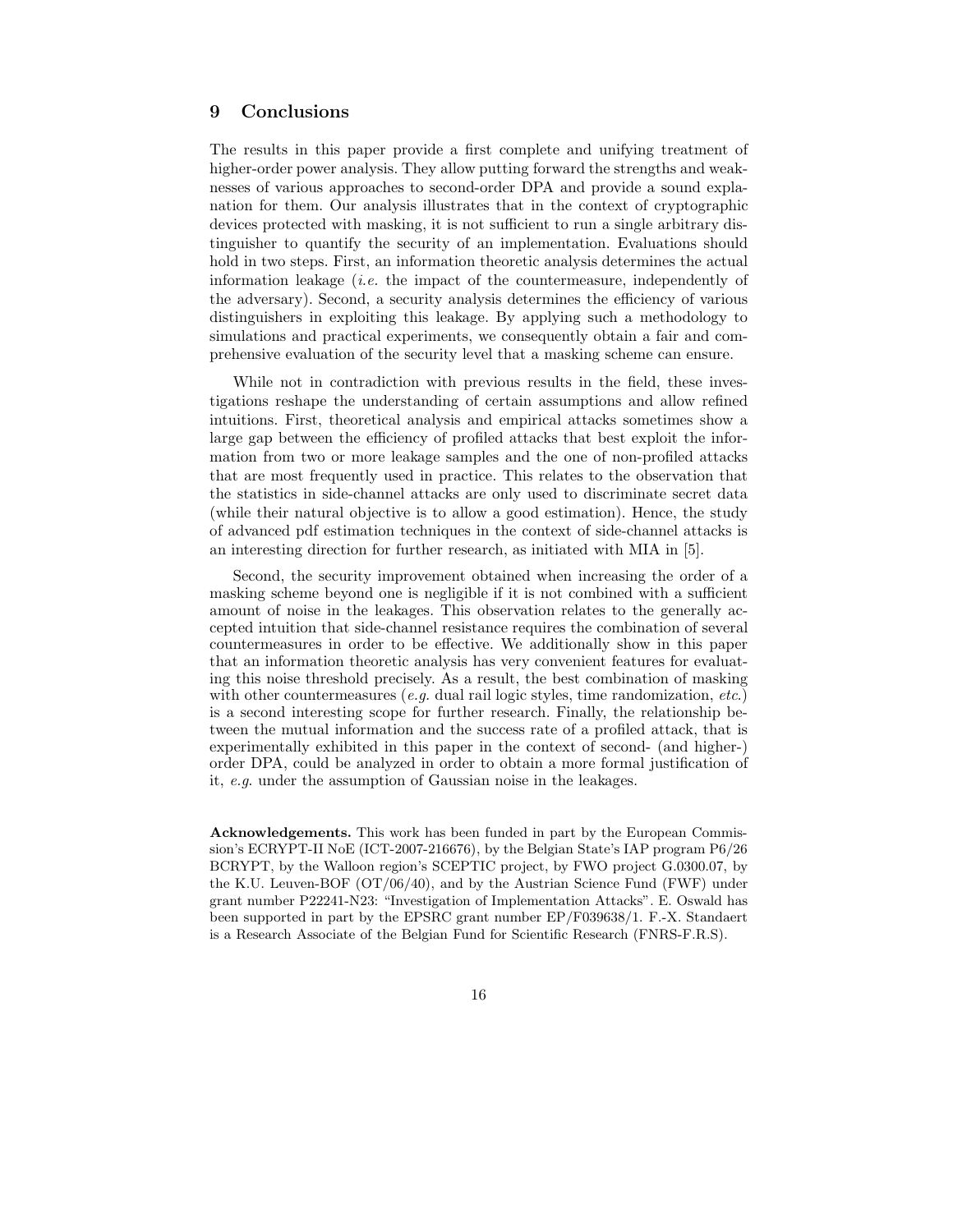## References

- 1. E. Brier, C. Clavier, F. Olivier, Correlation Power Analysis with a Leakage Model, CHES 2004, LNCS, vol 3156, pp 16-29, Boston, MA, USA, August 2004.
- 2. S. Chari, C.S. Jutla, J.R. Rao, P. Rohatgi, Towards Sound Approaches to Counteract Power Analysis Attacks, CRYPTO 1999, LNCS, vol 1666, pp 398-412, Santa Barbara, California, USA, August 1999.
- 3. S. Chari, J. Rao, P. Rohatgi, Template Attacks, CHES 2002, LNCS, vol 2523, pp 13-28, Redwood Shores, California, USA, August 2002.
- 4. S. Faust, T. Rabin, L. Reyzin, E. Tromer, V. Vaikuntanathan, Protecting Circuits from Leakage: the Computationally-Bounded and Noisy Cases, Eurocrypt 2010, LNCS, vol 6110, pp 135-156, Nice, France, May 2010.
- 5. B. Gierlichs, L. Batina, P. Tuyls, B. Preneel, Mutual Information Analysis A Generic Side-Channel Distinguisher, in the proceedings of CHES 2008, LNCS, vol 5154, pp 426-442, Washington DC,USA, August 2008.
- 6. B. Gierlichs, L. Batina, B. Preneel, I. Verbauwhede, Revisiting Higher-Order DPA Attacks: Multivariate Mutual Information Analysis, in the proceedings of CT-RSA 2010, LNCS, vol 5985, pp 221-234, San Francisco, USA, February 2010.
- 7. L. Goubin, J. Patarin, DES and Differential Power Analysis, CHES 1999, LNCS, vol 1717, pp 158-172, Worcester, MA, USA, August 1999.
- 8. P.C. Kocher, J. Jaffe, B. Jun, Differential Power Analysis, CRYPTO 1999, LNCS, vol 1999, pp 388-397, Santa Barbara, CA, USA, August 1999.
- 9. S. Mangard, T. Popp, B.M. Gammel, Side-Channel Leakage of Masked CMOS Gates, CT-RSA 2005, LNCS, vol 3376, pp 351-365, San Francisco, USA, February 2005.
- 10. M. Joye, P. Paillier, B. Schoenmakers, On Second-Order Differential Power Analysis, CHES 2005, LNCS, vol 3659, pp 293-308, Edinburgh, UK, September 2005.
- 11. S. Mangard, E. Oswald, T. Popp, Power Analysis Attacks, Springer, 2007.
- 12. S. Mangard, E. Oswald, F.-X. Standaert, One for All, All for One: Unifying Standard DPA Attacks, Cryptology ePrint Archive, Report 2009/449.
- 13. T.S. Messerges, Using Second-Order Power Analysis to Attack DPA Resistant Software, CHES 2000, LNCS, vol 1965, pp 238-251, Worcester, MA, August 2001.
- 14. E. Oswald, S. Mangard, Template Attacks on Masking Resistance Is Futile, CT-RSA 2007, LNCS, vol 4377, pp 243-256, San Francisco, CA, USA, February 2007.
- 15. G. Piret, F.-X. Standaert, Security Analysis of Higher-Order Boolean Masking Schemes for Block Ciphers (with Conditions of Perfect Masking), in IET Information Security, vol 2, num 1, pp 1-11, March 2008.
- 16. E. Prouff, M. Rivain, A Generic Method for Secure S-box Implementation, WISA 2007, LNCS, vol 4867, pp 227-244, Jeju Island, Korea, August 2007.
- 17. E. Prouff, M. Rivain, R. Bévan, Statistical Analysis of Second Order DPA, in IEEE Transactions on Computers, vol 58, num 6, pp 799-811, June 2009.
- 18. E. Prouff, M. Rivain, Theoretical and Practical Aspects of Mutual Information Based Side-Channel Analysis, in the proccedings of ACNS 2009, LNCS, vol 5536, pp 499-518, Paris, France June 2009.
- 19. K. Schramm, C. Paar, Higher Order Masking of the AES, CT-RSA 2006, LNCS, vol 3860, pp 208-225, San Jose, California, USA, February 2006.
- 20. F.-X. Standaert, T.G. Malkin, M. Yung, A Unified Framework for the Analysis of Side-Channel Key Recovery Attacks, in the proccedings of Eurocrypt 2009, LNCS, vol 5479, pp 443-461, Cologne, Germany, April 2009, extended version available on the Cryptology ePrint Archive, Report 2006/139, http://eprint.iacr.org/2006/139.